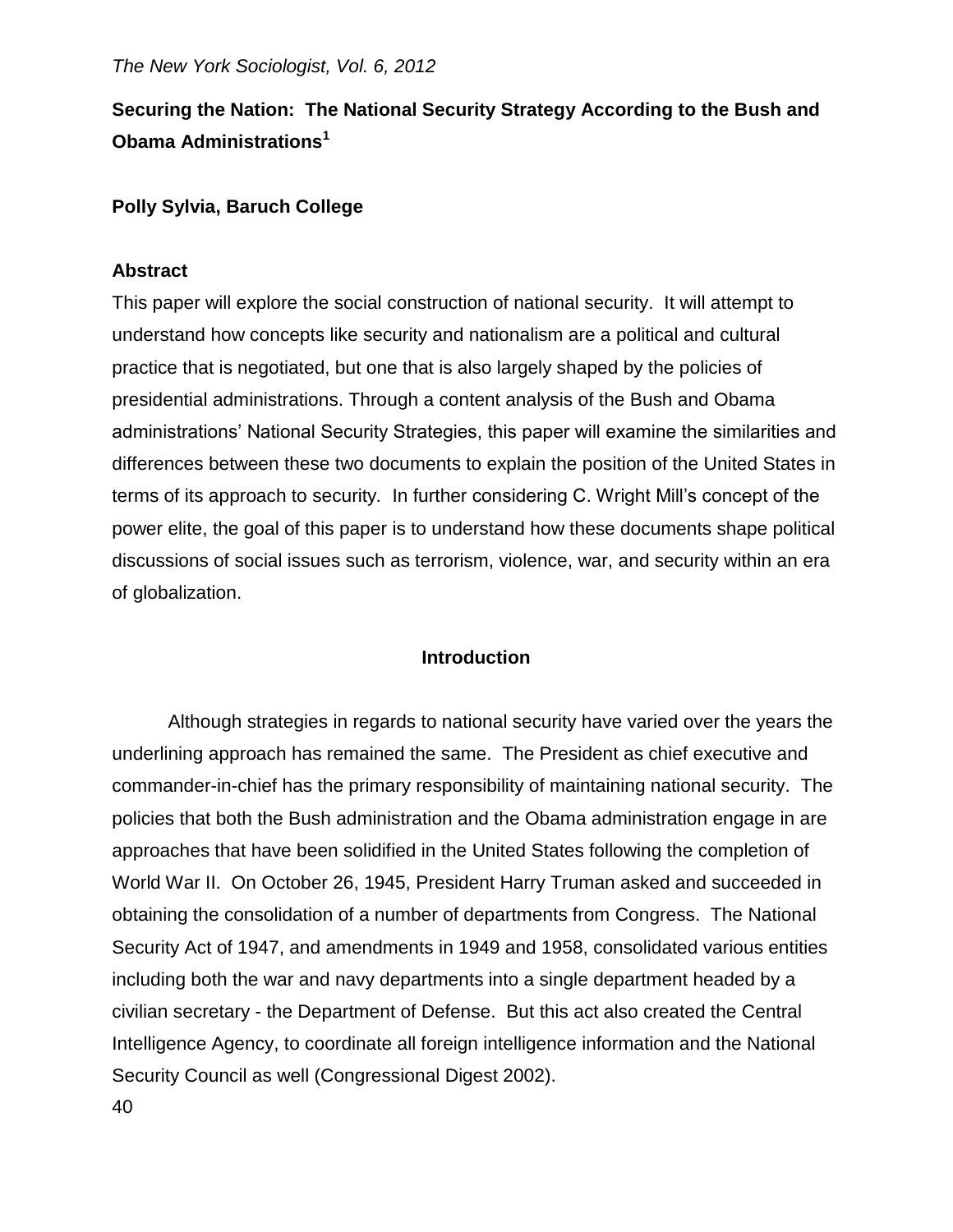Carl Figliola suggests that since 1947 succeeding presidencies of Kennedy, Johnson and Nixon adopted a number of policies that follow the methods used by both Truman and Eisenhower (1974). The assumption here is that the National Security Act Congress gave the President a host of powers to assure the security of the nation but the extent and the limit of that power is what is often left to debate. In considering this discussion on power, Abraham Sofaer suggests that the Framers of the Constitution meant to assure the president's authority but that this authority was subject to "the exercise of Congress's powers and to the Supreme Court's decisions on conflicting interpretations." (2007) So we can assume that the President has an authority to ensure national security but this authority exists in and through the other two branches of government.

National security can be considered as "that part of government policy having as its objective the creation of national and international political considerations favorable to the protection or extension of vital national values against existing and potential adversaries." (Trager and Kronenberg 1973) Considering both the Bush and Obama administrations National Security Strategy (what I will refer to as NSS), the understanding that I came to is that although both administrations have a different ideological approach to the question of democracy, the underlining assumption of each document emphasizes the importance of democracy and the spread of democratic governance throughout the world as a mechanism of providing security. What follows is thus an exploratory content analysis of the ways in which security is depicted within the 2006 and 2010 National Security Strategies of the Bush and Obama Administration. National security is not only about the defense of borders and protecting the people who live within these borders, it is a host of other values and economic and political goals as the definition above suggests. The Bush administration assumed war as a profitable and, at the time, a necessary means for its security and for the spread of democracy. The Obama administration recognizes similar threats but understands these threats differently. However, promoting democracy is still the name of the game. Inevitably this sense of security is thus tied to effectively convincing others (whether by force or by peaceful means) to accept democratic governance.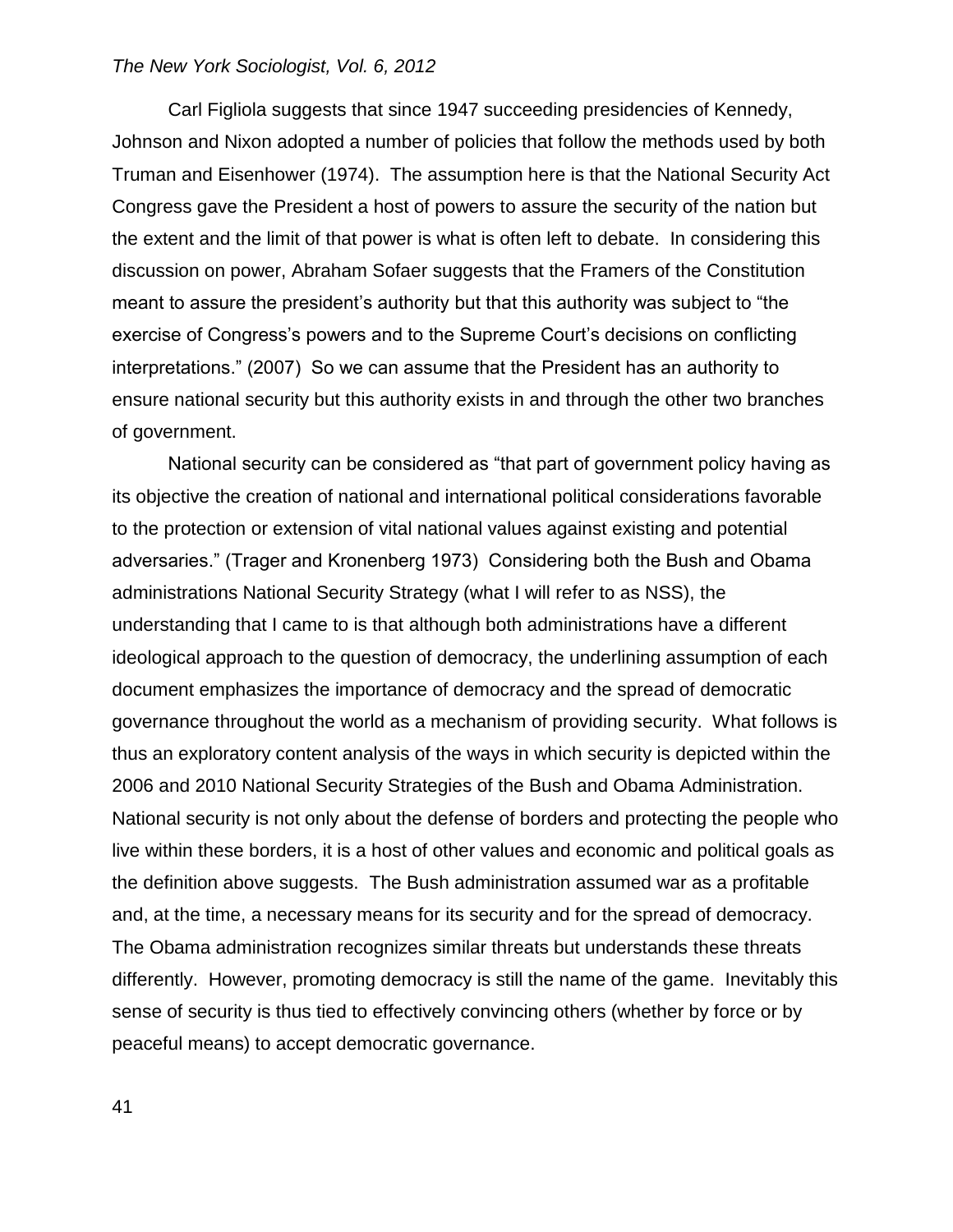#### **Performing Security**

C. Wright Mills demonstrated that "within American society, major national power resides in the economic, the political, and the military domains." (2000) This is his wellestablished assertion that to understand mass society we must consider the growth toward the centralization of power within these three domains. But within these definitions of the power elite he assumed the notion of national power and focused his study on understanding this elite in terms of the personal awareness actors have, the historical scale of events, and the major institutions within society that to some degree link the previous two (2000). He envisioned the power elite as a sort of imagined community that not only has power within a national society but also has a vested interest in maintaining this power or perhaps the security of this particular "community" as well. In this paper, I am interested in exploring the national security strategies of these administrations as representations inherently tied to the power elite that Mills spoke of. I am interested in exploring the ways in which these documents represent the position and point of view of the power elite as a particular imagined community and how this position shapes discussions of security within society as a whole.

Luisa Bialasiewicz et al. examine a number of developments in US strategy to understand how a political (and perhaps social) imagination of place creates or alters political reality (2007). They situate their study of this phenomenon within a greater political geography literature that is attempting to understand the negotiation that takes place between "imaginative geographies" and foreign policy (2007). They suggest thinking through the concept of national security as a performance rather than a social construction; an approach which allows thinking through a discourse on security that is ever changing and on-going. In sociology, social construction assumes that meaning is created through a process of socialization where individuals learn the norms of society and often assume identities such as gender, race/ethnic and national identities based on this socialization. But these authors focus on the concept of performance rather than social construction to preserve a politics of agency in the production of identities and in socialization in general.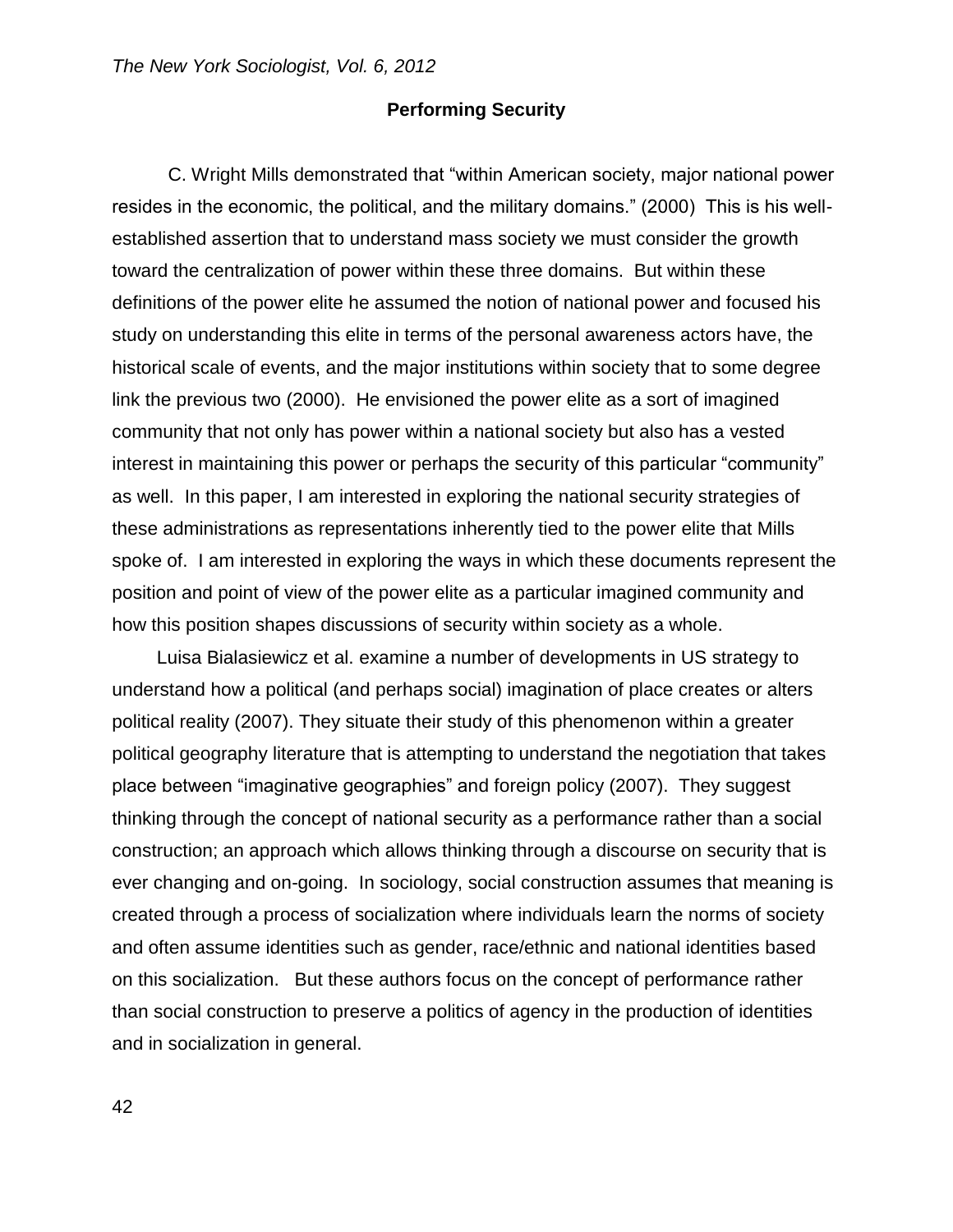In reviewing US national security strategy documents including the 2002 National Security Strategy they attempt to tease out this performance of security within the government. They argue that the distinction within recent National Security Strategies is their "deployment of integration as the principal foreign policy and security strategy." They cite Richard Haass, the former Director of Policy at the US State Department who articulated that:

The goal of US foreign policy should be to persuade the other major powers to sign on to certain key ideas as to how the world should operate: opposition to terrorism and weapons of mass destruction, support for free trade, democracy, markets. Integration is about locking them into these policies and then building institutions that lock them in even more (Bialasiewicz et al. 2007)

The "us versus them" rhetoric as an example of this attempt at integration and exclusion as well. The idea is that you are either with the United States and in agreement with its values and practices or you are against it. They go on to give a thorough overview of how this "integrative" approach has worked its way into various government strategies including the National Security Strategies of the Bush administration. But they also suggest that there is another dimension to this idea of integration: the dissolution of an inside/outside approach to security policy (2007). In an age of globalization, they reflect on the government's own understanding of one globalized world and perhaps the place of the United States within it. This furthers their conceptualizations regarding imaginative geographies and how governments like the US are continually negotiating their own understandings of their place in an ever-growing integrative geopolitical world. Though they recognize the complexity of how this articulation plays out they focus on the themes of integration and inclusion/exclusion perhaps as guiding forces.

43 This performance of security sees integration with democratic principles or the interests of the United States as a mechanism to provide security and as a way to calculate who is "with us and who is against us." In thinking through this assessment of security, Ulrich Beck argues that in advanced modernity the promise of security in an industrial society exists through the distribution and growth of risk (1992). In an industrial society, the economy works through the distribution of commodities or goods. But in a risk society, he argues that there is a distribution of dangers or "bads". Even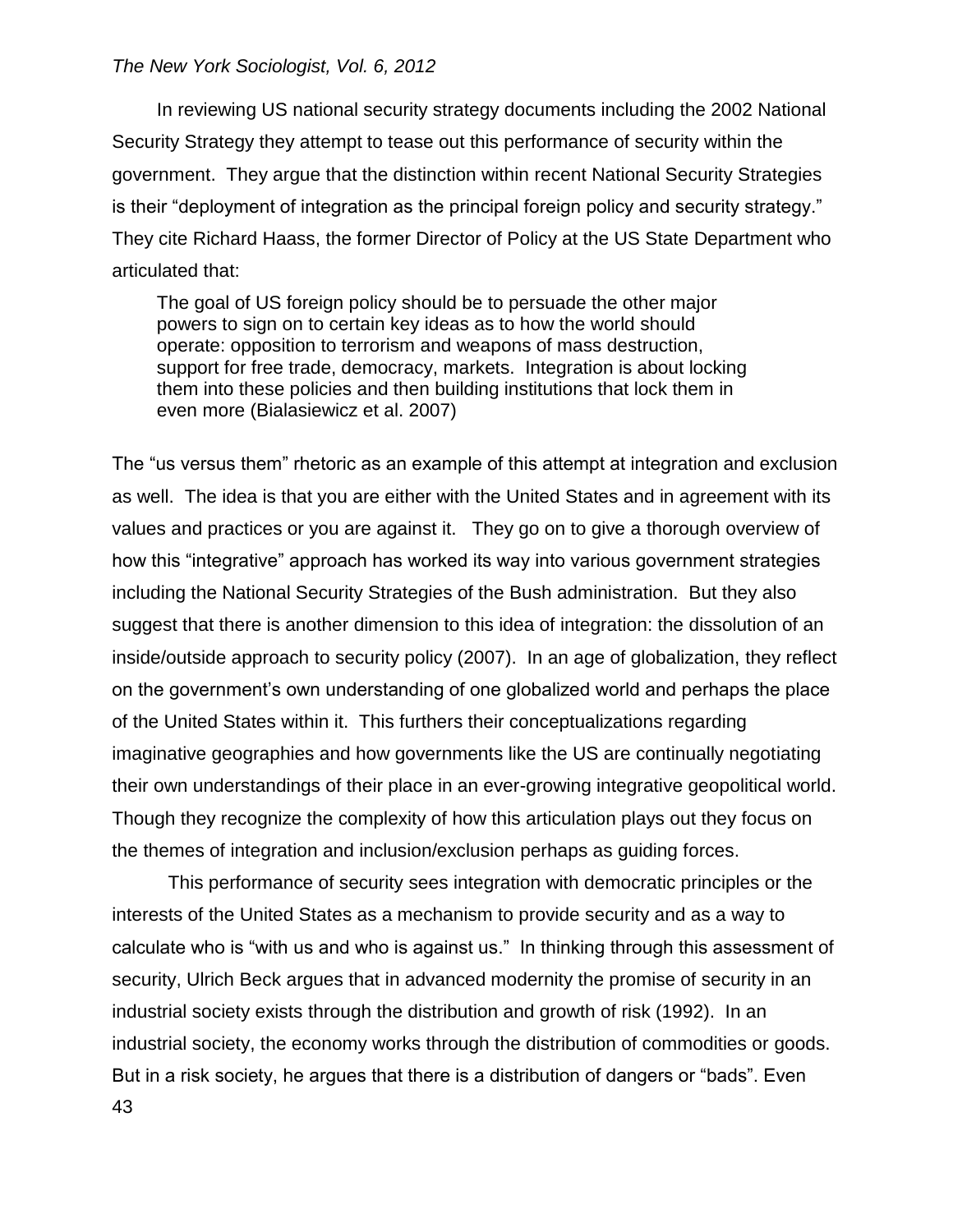when individuals attempt to gain more wealth, this accumulation of wealth takes place through the risks that are taken or as he goes on to argue it is the risks themselves that can be productive as well. It is as if producing risk or playing a game of risk in economic production is the most profitable commodity. As a result, we have become risk societies where security is only possible through these risks and perhaps the ones that are profitable or the ones that once achieved offer a greater sense of security, economic or otherwise. Therefore, even when we talk about the concept of security we are often speaking as if it is already connected to this concept of risk: what we are willing to risk in terms of security is perhaps the way he would pose the question.

In thinking of foreign policy within this risk society, he suggests that the "the principal lines of conflict during the Cold War were clearly political & derived their explosiveness from questions of national and international security. The geopolitical lines of conflict in the world risk society run between different risk perception cultures." This is a nice reflection on discourse and how the discursive practices within a culture can actually feed or influence political conflicts like the Cold War. It is interesting to consider a Cold War culture of fear or insecurity that helped to perpetuate the politics of the Cold War itself. But this is also a reflection on how issues of international and national security act as a mechanism that can foster conflict in terms of creating and implementing boundaries, territory and asserting political power. Anthony Giddens would suggest that the emergence of manufactured risk assumes a new understanding of politics and a host of different values and strategies (1999). According to this point of view, both the national security strategies of the Bush and Obama administrations, and perhaps all administrations since World War II, are not only about this assertion of political strategy but essentially about a game of risk: what risks a form of government is willing to take in terms of asserting or defending its own national and international security. Security is seen as something that is at risk or something to risk and therefore the response to providing security is also inevitably tied to this game as well. The content analysis that follows will consider the implications of combining the promotion of democratic values with risk assessment.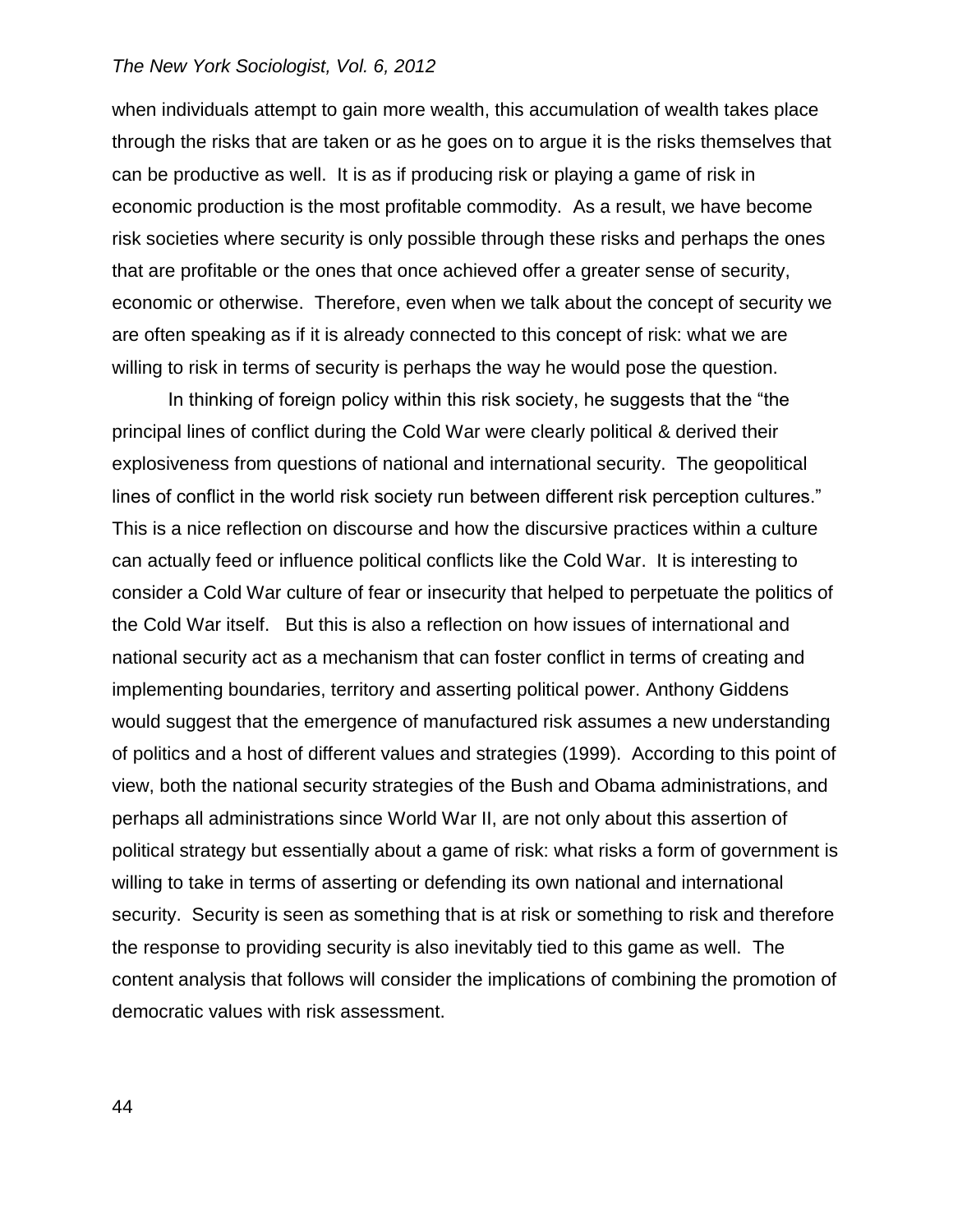It could very well be that national security is about the promotion of democratic values throughout the world but it poses some very important questions if this promotion is inevitably tied to the manufactured risk that Giddens refers to here.

#### **The Role of Effective Democracies**

Both the National Security Strategies of the Bush and Obama administrations are examples of the discursive practice of security, nationalism and democracy but each administration is responding to a different set of conditions and therefore these practices vary to some degree. Both of these strategies incorporate what Bialasiewicz et al. refer to as a politics of integration or perhaps a politics of obedience; one that asks for other states to comply with the understandings of security and the democratic values of the United States. In this strategy, the Bush administration is attempting to justify its response to the events surrounding September  $11<sup>th</sup>$  and what it sees as a necessary response to current global geopolitical affairs. It declares that "America is at war" and that this war or these wars are necessary not only for our own security but also in making the world safe. This administration sees security in physical terms but also speaks of American values such as freedom and liberty and the political interests attached to these values as well. The goal is to "protect our nation and honor our values, the US seeks to extend Freedom across the globe by leading an international effort to end tyranny and promote democracy." (NSS 2006)

This security strategy often equates security with democratic governance and tyranny with despotic regimes but it also includes terrorism in these definitions of tyranny as well. The Bush administration was responding to a watershed act<sup>1</sup> that has redefined not only how the United States government understands its own sense of security but also how it responds to others in global affairs as well. The Obama administration is responding to what it indirectly suggests is an overreaction to the events of the "war on terrorism" but yet it often defines national security issues similarly.

The Bush Administration considers the goal of statecraft: to help create a world of democratic, well-governed states that can meet the needs of their citizens and conduct themselves responsibly in the international system. This is the best way to provide enduring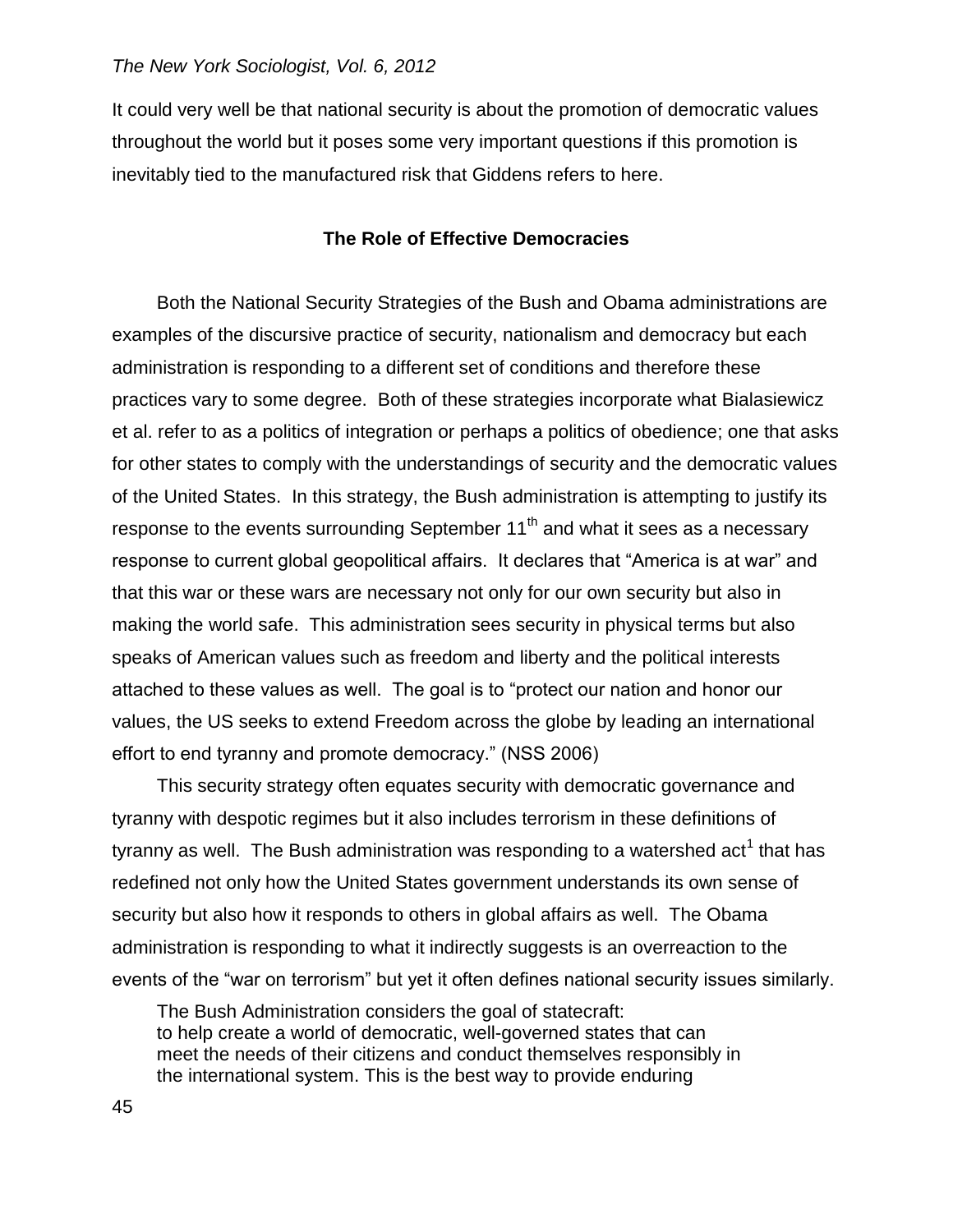security for the American people. To protect our Nation and honor our values, the United States seeks to extend freedom across the globe by leading an international effort to end tyranny and to promote effective democracy.

The NSS of the Bush Administration argues that since 2002 the world has seen a progression of freedom, democracy and dignity (2006). It argues that the people in Afghanistan and Iraq have replaced tyrannies with democracies. It also argues that democracy has advanced throughout the world with "peaceful transfers of power; growth in independent judiciaries and the rule of law; improved election practices; and expanding political and economic rights." But it goes on to suggest that many of these governments are at fragile stages and that they must uphold the principles of democracy. It understands security as the protection of the American people but it also sees security as the protection of the values of the United States. Even though it calls for an international effort in ending tyranny and spreading freedom and democracy throughout the world, it is continuously defining and redefining its own role in that effort.

Although it never clearly defines what it sees as democratic this document does give a list of what it sees as effective democracies, which includes the upholding of rights of citizens; the right to vote; effective sovereignty and the maintaining of social order; and finally the limit of the reach of government and the protection of the institutions of civil society. It goes on to suggest that within effective democracies freedom is indivisible. But interestingly enough as this statement is a reflection of ideological policy it never defines what terms like democracy and freedom mean. It gives suggestions as to what democracy looks like but then it doesn't necessarily provide consistent examples.

Tyranny is defined as the "combination of brutality, poverty, instability, corruption, and suffering, forged under the rule of despots and despotic systems." (NSS 2006) The NSS then goes on to name regimes it sees as despotic suggesting that these tyrannies threaten the world's interest in expanding freedom and in some tyrannies also help to sponsor terrorism, which threaten our security as well. Throughout this document you see the equating of democracy with freedom and justice and the linking of tyranny to all things, which threaten the growth of democracies. But this is a very narrow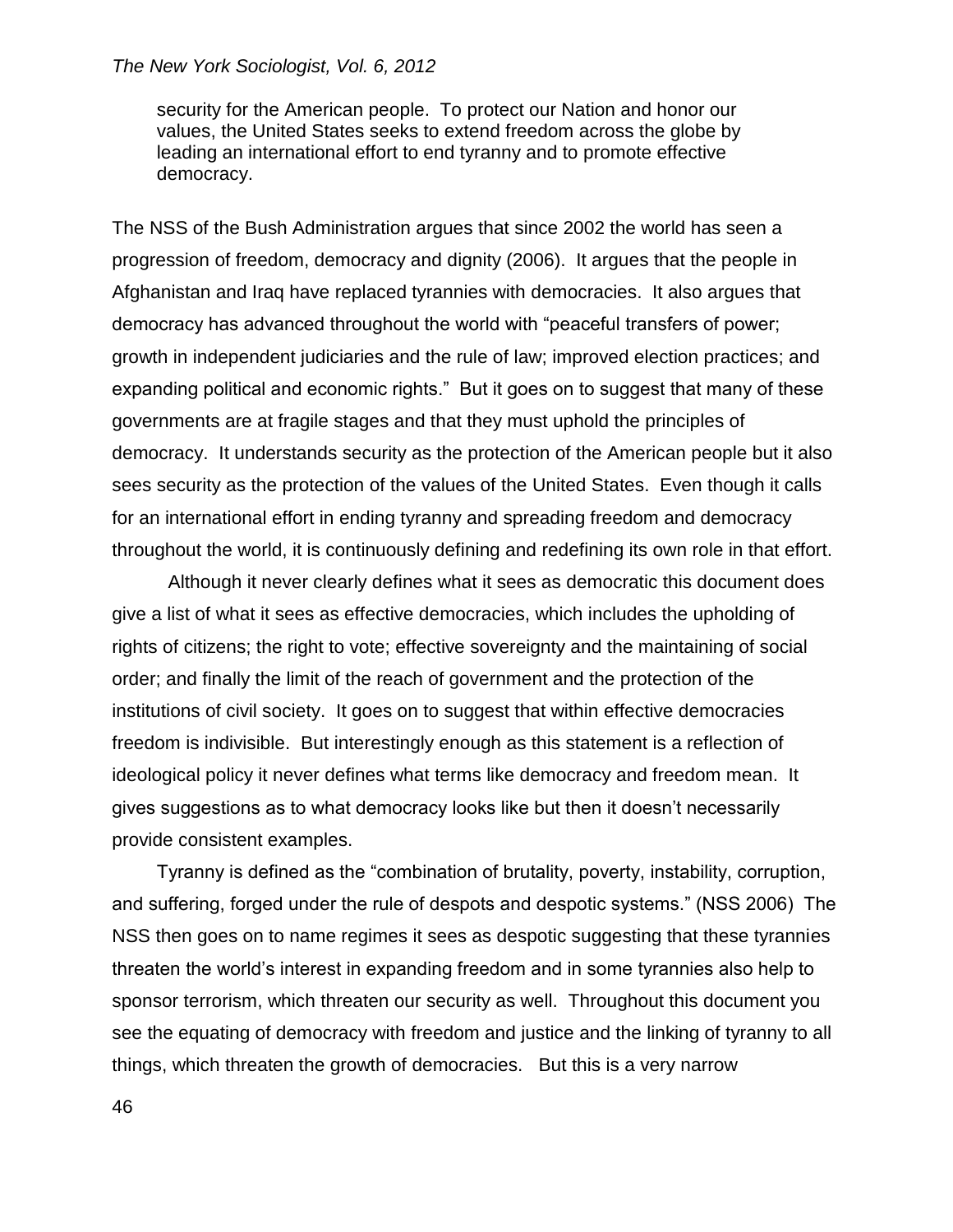understanding of governance and it is also a narrow understanding of the state of democracy as we know it in the west and in the east or in the global north or the global south, but it is also an incomplete and narrow understanding of what threatens the wellbeing of people in these nations as well. And here I am specifically thinking of the use of tyranny as a catchall phrase for what threatens security.

I am always struck by the tone of the letter that introduces the Bush Administration's security strategy:

America is at war. This is a wartime national security strategy required by the grave challenge we face – the rise of terrorism fueled by an aggressive ideology of hatred and murder, fully revealed to the American people on September 11, 2001. This strategy reflects our most solemn obligation to protect the security of the American people.

This letter does mention laying the foundations for peace but it sees peace in terms of fighting and winning the war on terror and by promoting freedom as an alternative to various forms of tyranny. The letter ends by mentioning two main strategies of the NSS document. One is the promotion of freedom, justice and human dignity by working to end tyranny and promoting effective democracies. The other is confronting the "challenges of our time" by leading a growing community of democracies.

The Obama administration suggests that in the era of globalization, the nation is at war with other nations and non-state actors, which means the United States must have a renewed interest in national issues but that it must also have renewed interest in being a global leader as well. This security strategy is still equated with promoting democracy but here the understanding is that the US is in a time of transition. In the opening remarks of his strategy Obama focuses less on the prevalence of war and more on defining and understanding the United States in this time of transition:

Time and again in our Nation's history, Americans have risen to meet – and to shape – moments of transition. This must be one of those moments. We live in a time of sweeping change. The success of free nations, open markets, and social progress in recent decades has accelerated globalization on an unprecedented scale. This has opened the doors of opportunity around the globe, extended democracy to hundreds of millions of people, and made peace possible among the major powers. Yet globalization has also intensified the dangers we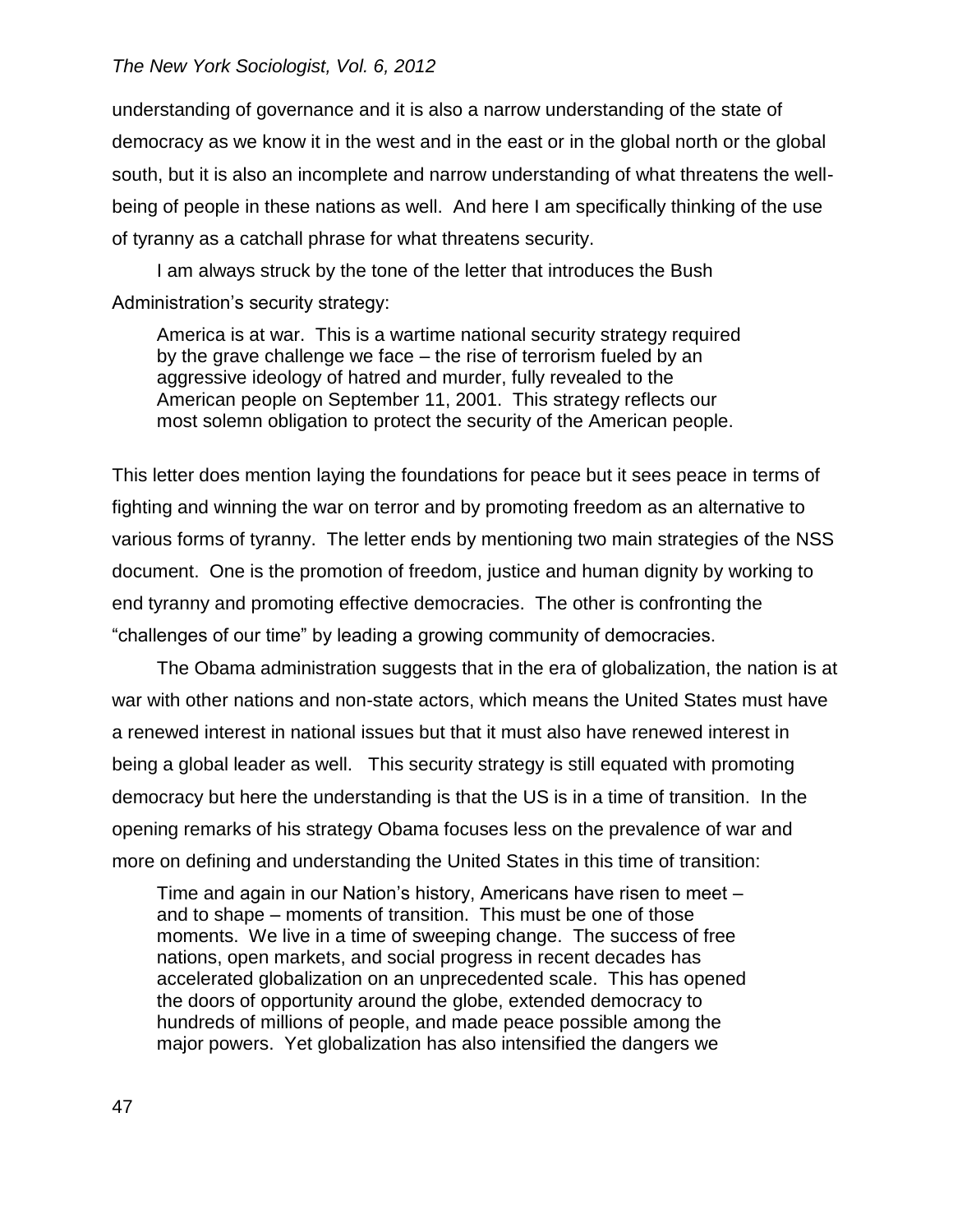face – from international terrorism and the spread of deadly technologies, to economic upheaval and a changing climate.

This statement recognizes challenges that may exist but it is also weaving a narrative that suggests successes in spreading democracy or what it refers to here as spreading opportunities. The strategy recognizes the need to focus on issues at home while at the same time building and strengthening old alliances and fostering new partnerships. This statement ends by suggesting, "we will maintain the military superiority that has served our country and underpinned global security." (NSS 2010) Although the most striking difference between these two documents is their overall tone, interestingly enough both opening statements end by stating that the United States is ready to lead in international or multinational affairs.

The Obama administration continues to articulate that:

Our country possesses the attributes that have supported our leadership for decades—sturdy alliances, an unmatched military, the world's largest economy, a strong and evolving democracy, and a dynamic citizenry. Going forward, there should be no doubt: the United States of America will continue to underwrite global security— Our national security strategy is, therefore, focused on renewing American leadership so that we can more effectively advance our interests in the 21st century.

Just as our national security strategy is focused on renewing our leadership for the long term, it is also facilitating immediate action on top priorities. This Administration has no greater responsibility than the safety and security of the American people. And there is no greater threat to the American people than weapons of mass destruction, particularly the danger posed by the pursuit of nuclear weapons by violent extremists and their proliferation to additional states.

This statement is not altogether different from the Bush Administration's approach to national security. It speaks of the United States as a "superpower" that policed and protected global security and it announces a renewed effort in providing American leadership. It suggests that the threat of security comes directly from weapons of mass destruction but this strategy also makes reference to violent extremists, not specifically naming terrorists or terrorism but perhaps the implication exists just the same. Like the Bush Administrations' NSS, the Obama administration states that it will always seek to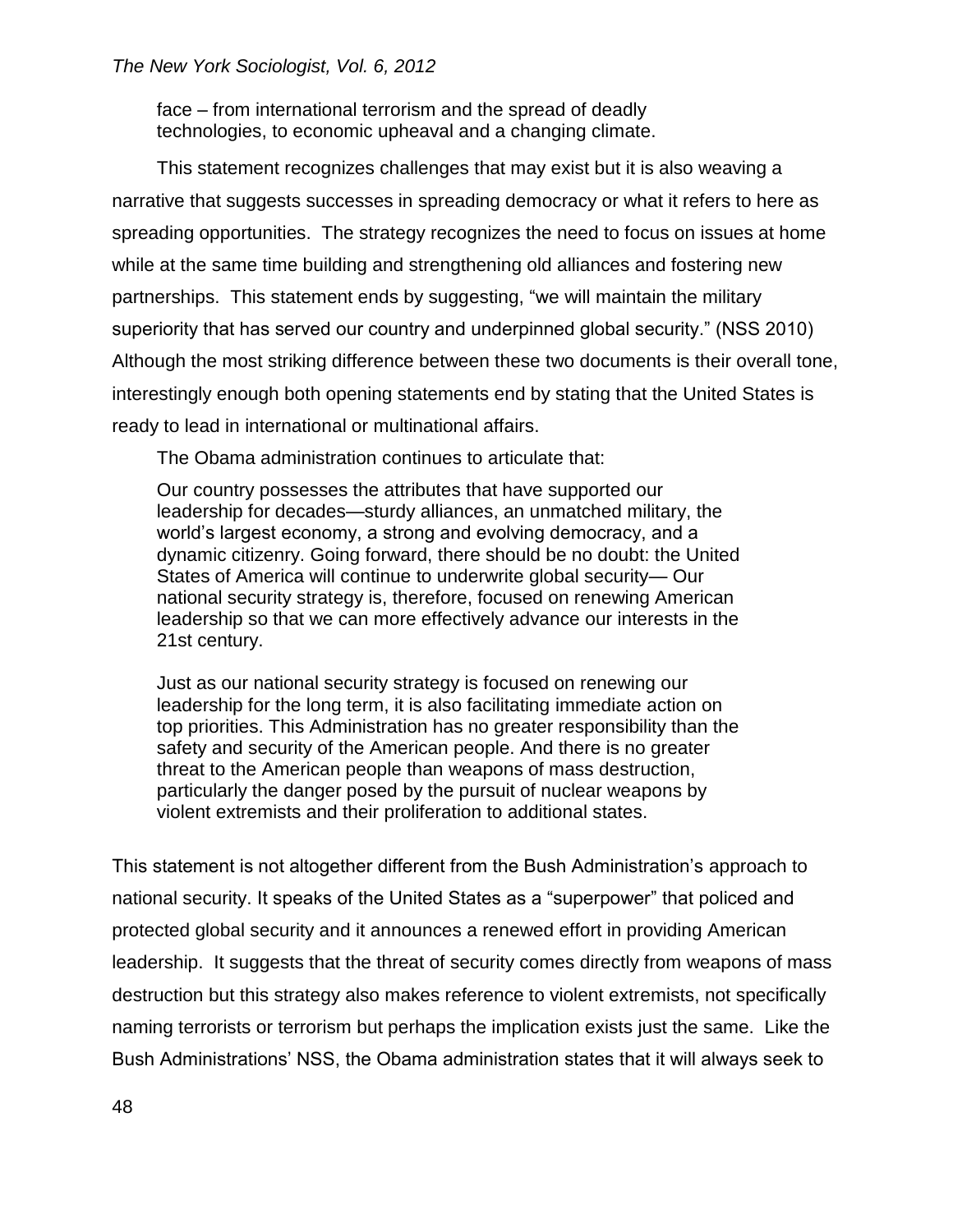delegitimize the use of terrorism. The Obama administration emphasizes what it sees as a shift in the security threats that exist against the United States. It sees these threats not coming from what it calls a "single nuclear adversary". It suggests that instead "of a hostile expansionist empire, we now face a diverse array of challenges, from a loose network of violent extremists to states that flout international norms or face internal collapse." (2010) The NSS of the Obama administration focuses heavily on supporting the strengthening of the economy and on fostering engagement with other states, suggesting that the United States has not succeeded through isolationism. It does not reference tyranny as much as the Bush Administration does, but it does state that this strategy will also stand up to tyranny. The NSS of the Obama administration also does not officially support the right of preemption, which the Bush administration continuously upheld in its 2002 and 2006 security strategies.

In thinking of its reflections on democracy, the Obama administration argues that democracies that uphold the rights of citizens will remain the strongest allies of the United States. It goes on to describe the United States' strengths as a democracy and in championing human rights. Interestingly enough it also admits "some methods employed in pursuit of our security have compromised our fidelity to the values we promote." Unlike the Bush administration it admits that there have been imperfections, but it suggests that these compromises have occurred because of a threat to security. This state of exception type of argument is actually not that different from the arguments of the Bush administration. However, the Bush administration did not often articulate an excuse for its right of preemption or for other actions during the "war on terrorism." It merely assumed that it had these rights. It may only be a position of technicality but it is one worth noting.

These documents merely reflect the ideological position of the United States government regarding its security strategy. They are representations of the discursive practice of the power elite and in particular these two presidential administrations. I would argue that there are differences between these two documents but in actuality it is how these documents are implemented through governmental and foreign policy that determines the differences or perhaps the similarities between the Bush and Obama administration's policies regarding national security.

49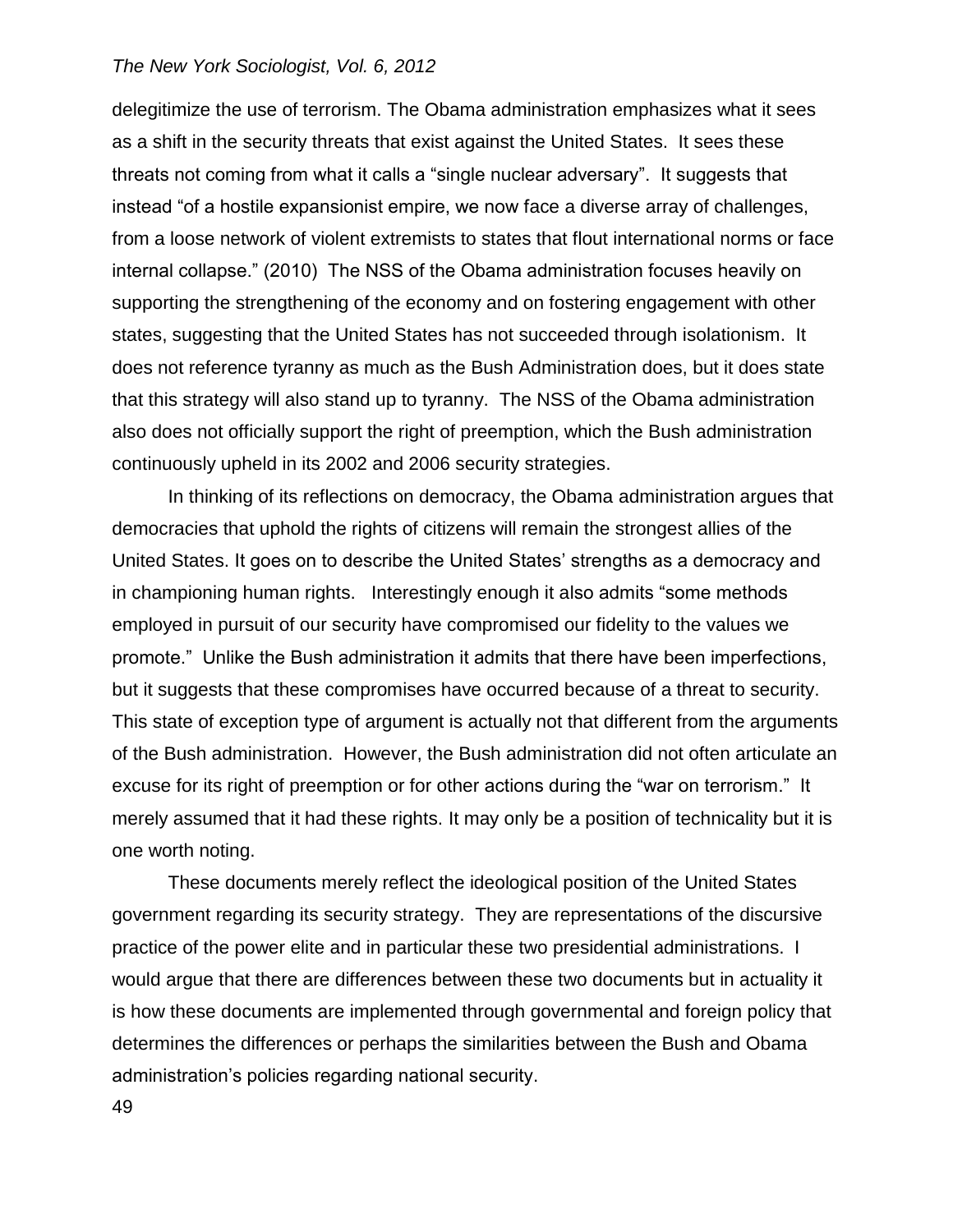#### **Conclusion**

Democracy is often used as a catchall phrase that not only explains the position of the United States in terms of its security strategy but it also implies that this strategy includes upholding what it sees as the democratic values and policies of the United States. In 1968, Martin and Joan Kyre argued "if aggressive democratization becomes a national security position of the U.S., then a successful administration will depend on a military elite which would assist in establishing western-style governments during occupation." What is interesting about this reflection is this very much seems to be the position of the United States in its hegemonic role of spreading democracy throughout the world (Martin and Martin 1968). Although I think the Bush administration and Obama administration see democratization differently, it is interesting to note that both documents define security in terms of democracy not necessarily in terms of security in and of itself.

The assumption is that by spreading democracy whether by peaceful or violent means and in continuing to remain a global hegemon, the security of the United States and the security of other nations will remain intact. If Beck is right by suggesting in advanced modernity the social production of wealth is systematically accompanied by the social production of risk, it seems that governance is also caught up in this game of the accumulation of wealth and risk as well. I am not altogether sure what that means in terms of issues of security. But if issues of security are defined in this way, even in documents that are meant to be polemic and/or ideological, it makes for a security that may in fact be quite insecure.

In this case, the performance of security might very well be more concerned with the security of the power elite and/or the maintenance of its economic, political and social interests.

Bialasiewicz et al considered "that the US is no longer prepared to tolerate regimes that do not mirror its own democratic values and practices, and that it will seek to persuade such major powers to change their policies and behaviors to fit the American *modus operandi*, is not without historical precedent." (2007) This means that the focus is more

50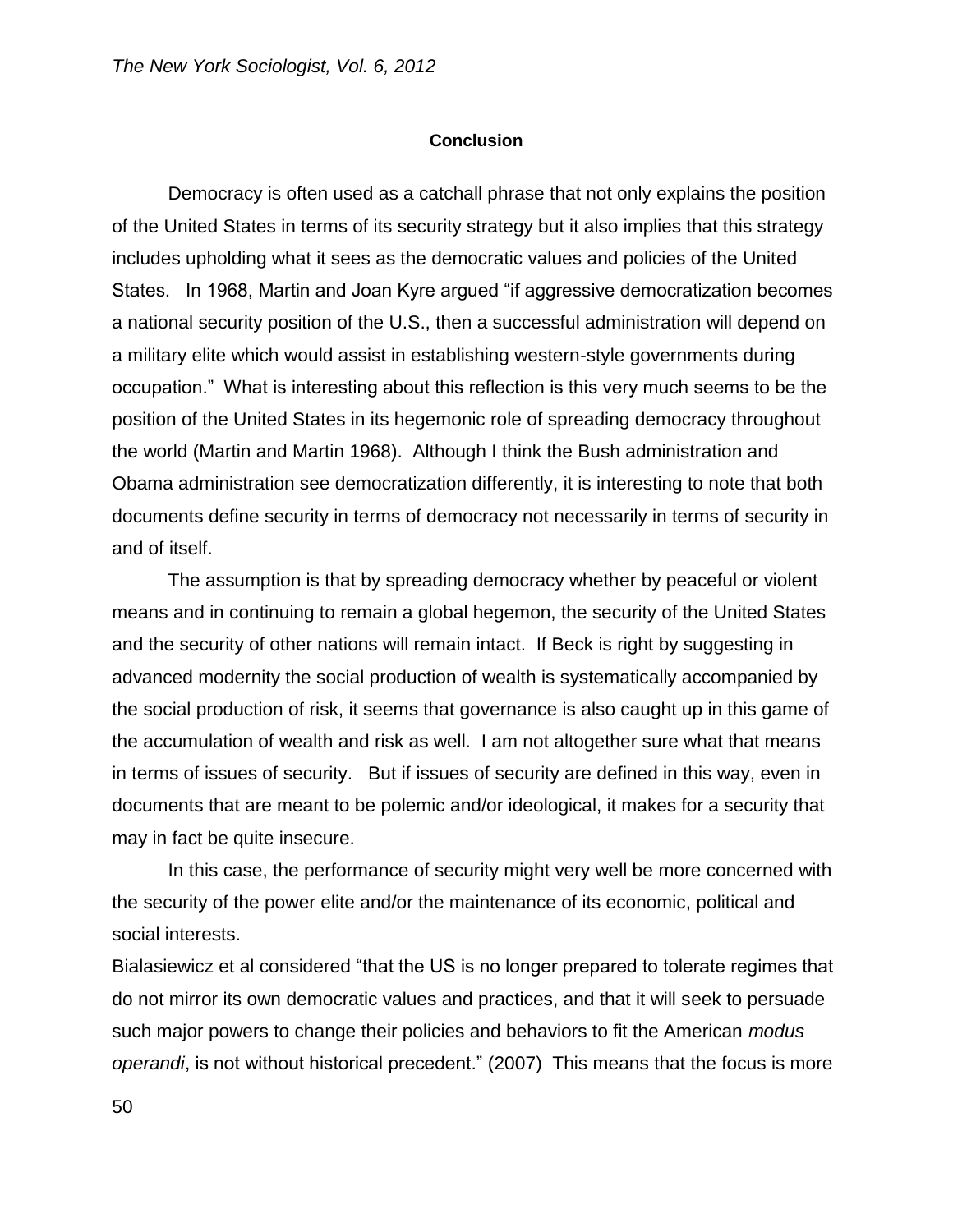on the position of power rather than the practice of democracy in and of itself and it is still a position that is imposed or directed by the United States government. While I would argue that there are differences between the Bush administration and the Obama administration in their understanding of what democracy is, it may very well be that it is a difference of degree rather than of kind.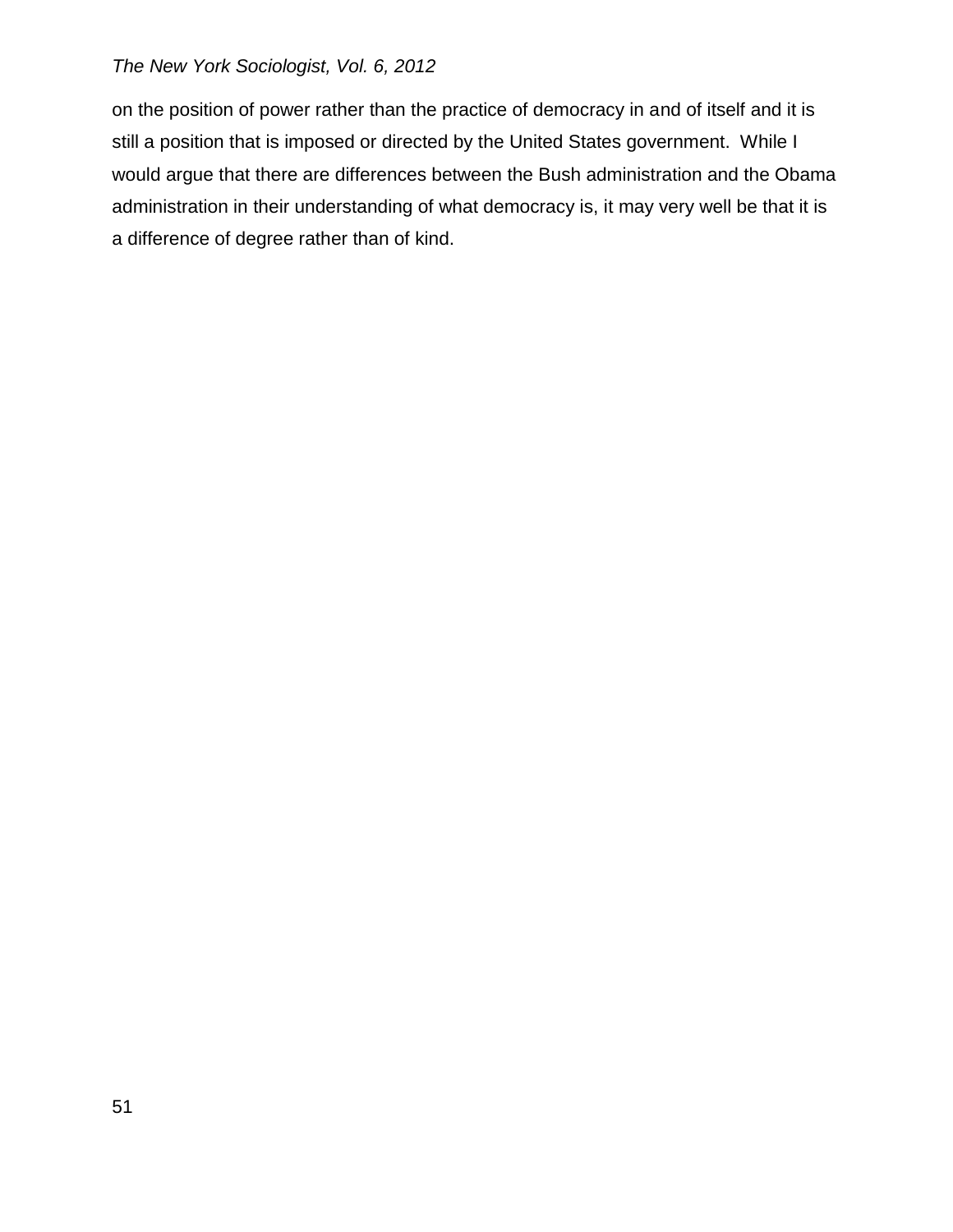# **References**

- Beck, Ulrich. 2009. "Critical Theory of World Risk Society: A Cosmopolitan View." *Constellations: An International Journal of Critical and Democratic Theory* 16: 3-22.
- Beck, Ulrich. 1992. *Risk Society: Towards a New Modernity.* New York: Sage.
- *Congressional Digest.* 2002. "A Page From History: The 1945 Debate Over a Proposed Department of Defense."
- Figliola, Carl. 1974. "Considerations of National Security Administration: The Presidency, Policy Making and the Military. *Public Administration Revew.* 82-87.
- Fisher, Louis. 2009. "Presidential Power in National Security: A Guide to the President-Elect." *Presidential Studies Quarterly* 39: 347-362.
- Giddens, Anthony. 1999. "Risk and Responsibility" *The Modern Law Review* 62: 1-10.
- Kyre, Martin and Joan Kyre. 1968. *Military Occupation and National Security.* Washington, D.C.: Public Affairs.
- Lupton, Deborah. 1999. *Risk and Sociocultural Theory: New Directions and Perspectives.* New York: Cambridge University Press.

National Security Strategy of the United States. 2010. [http://www.whitehouse.gov/sites/default/](http://www.whitehouse.gov/sites/default/files/rss_viewer/national_security_strategy.pdf) [files/rss\\_viewer/national\\_security](http://www.whitehouse.gov/sites/default/files/rss_viewer/national_security_strategy.pdf) [\\_strategy.pdf](http://www.whitehouse.gov/sites/default/files/rss_viewer/national_security_strategy.pdf)

National Security Strategy of the United States. 2006. http://georgewbushwhitehouse.archives.gov/nsc/nss/ 2006/

O'Malley, Pat. 1999. "Governmentality and the Risk Society" *Economy and Society* 28: 138-148.

- Sofaer, Abraham. 2007. "Presidential Power and National Security." *Presidential Studies Quarterly* 37: 101-123.
- Trager, Frank N. and Philip S. Kronenberg. 1973. *National Security and American Society.*  Lawrence, KS: University Press of Kansas.
- Williams, M.J. 2008. "(In)Security Studies, Reflexive Modernization and the Risk Society" *Cooperation and Conflict*: 43:57- 79